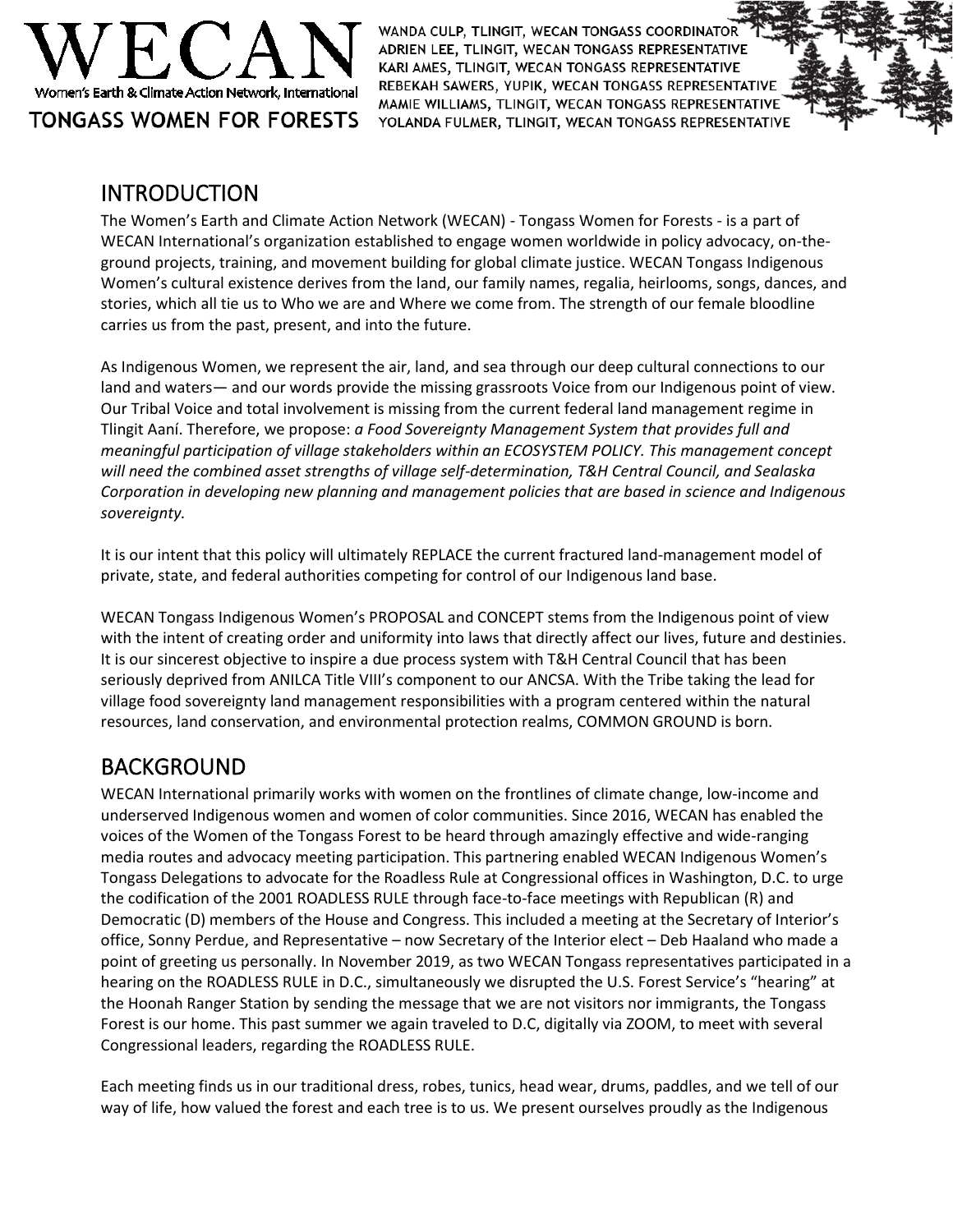women we are, we hunt, fish, and gather our food according to well established traditional ways that we use today. Many politicians had never met Tribal members face-to-face before and were intrigued with the living history we bring forward as stewards of the land. We speak of our ancestry, our inherent rights to be who we are without interference from laws of exclusion, how de-forestation has led to climate change, how our environment is changing from the warming temperatures, how encroachment laws have made us illegal within our own midst, on our own land, and waters, how "*subsistence*" is not a word to us.

Laws interpreted and written by lawmakers from Washington, D.C. keep Alaska Natives off balance and subservient to a system ignorant of ingenious natural civilizations and economies. Indigenous values are misaligned, and our young are losing their skills in traditional food production and interconnectedness to their ancestral way of life based on a history of healthy land, water, and air.

Today, Alaska Natives are a part of an American political system through successful lawsuits and settlements that are in our toolbox – Tribal Governing and ANCSA – not everyone else's to govern. Our sovereignty crisis is due to twin focuses: Land and Food rights. Politically driven convoluted laws and regulations have made Alaska Native cultures faceless, voiceless, and without any legal, managerial or administrative protections in place. Our intelligence is excluded from front-end decisions that directly affect our ancient existence. This is not how to control our own destiny on the outside looking into the window of our own homes. We have been gutted, emptied for display only by the state of Alaska's control over Federal conservation and environmental protection laws of the land.

It is time to dismantle the U.S. Secretary of Interior and Secretary of Agriculture's ANILCA Title VIII Federal Subsistence Board away from the State of Alaska's ten (10) Department of Fish and Game regions that do not comply with sustaining our customary and traditional use for food sovereignty. This DRAFT CONCEPT restructures food sovereignty towards Alaska Native beneficiaries rather than dominated by industrial control through state governing. Alaska Natives "nations" are not foreign, not immigrant, nor are we visitors. We wish to restructure the FSB to the twelve (12) ANCSA regions instead, for relevance, expedience and connectiveness.

It is possible to maintain our identity and cultural spirit, language, history, traditions, values, and economies into this century by regaining our self-determination and Tribal right to self-governing. We are not a minority population, we did not choose to be Russian nor Europeans, we have not relinquished our way of living within proven laws of survival. We own a distinct sovereignty over a land base founded on recognition and acknowledged rights of inherent entitlements.

Alaska Native groups sued the U.S. government to maintain landholdings to ensure that our possessions remain in our control as self-determined and sovereign. 1975s P.L 93-638 Indian Self-Determination and Education Assistance Act recognizes that Alaska Natives never surrendered our desire to self-govern and control of our relationships with the outside authorities, organizations, corporations, and persons. There is no reason why tribal and public corporations and governments cannot exist side by side through creative thinking and clean cooperative managements. This DRAFT CONCEPT comes from Indigenous ecomanagement thinking and visions of recreating long-term stewardship mechanisms that have been shunned, ignored, and objectified to fit colonial classification categories – rather than holistically. We are seeking fair and impartial tactics and strategies that adamantly supports our sovereign destiny.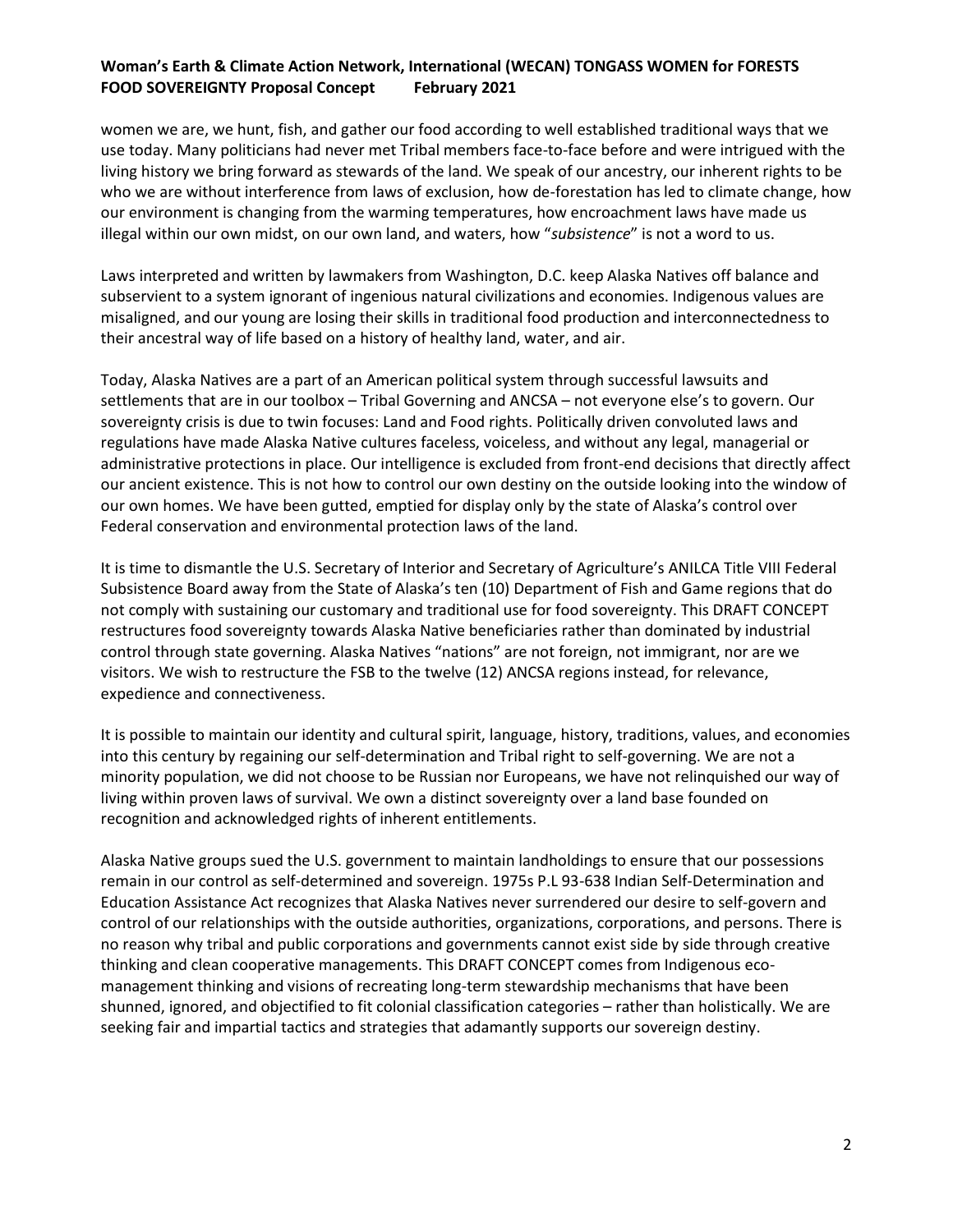# POLICY RECOMMENDATIONS

All the natural resources are important components to sustained village cultural education, spiritual connections, nutritional health, and Indigenous economies where survival skills emerged. Alaska Natives own over 40 million acres of private land divided among 200+ Indigenous villages within twelve (12) ANCSA regions.

We deserve a Food Sovereignty Management System that provides full and meaningful participation of village stakeholders within an ECOSYSTEM POLICY design. Designing such a pure management plan with a clean government-to-government partnership CONCEPT, we will need to identify a uniform protocol process on Food Sovereignty Tribal Consultation with federal agencies composing the Federal Subsistence Board. This CONCEPT will need the combined asset strengths of village self-determination, T&H Central Council, and Sealaska Corporation in developing new planning and management policies that are scientifically Indigenous based.

## **A. Call for Indigenous Food Sovereignty Tribal Consultation with the Federal Subsistence Board (FSB) and its S.E. Regional Advisory Council (SERAC).**

The Forest Service found an Indigenous fish trap in the Mendenhall River several years ago, dated 14,000 old. That technology was not born overnight, but it reveals that our ancestry already understood the process and value of harvesting fish with mechanisms allowing for escapement. We only took what we needed and made sure we left the area in as good or better shape than we found it. During times of shortages, a sign/signal was placed to let others know not to take from this source.

Today's Federal management system is fractured with pieces of foreign and imported ideas and concepts that will never fit together. Tlingit and Haida Tribes must redesign a new system using our cultural environmental history of knowledge and abilities as the foundation for balance and stability as guidelines. As Indigenous Nations who sued the U.S. government and won, we are the beneficiaries of those settlements. We must maximize use of these tools to commit ourselves to regaining our own authority to rescue ourselves, our cultural existence to who we are, and our right to self-governing.

- ANILCA Title VIII must be legally recognized as "Federal Indian Legislation" enacted under the plenary authority of the U.S. Congress over "**Indian Affairs**", to enable effective implementation of food sovereignty.
- Amend ANILCA to provide for food sovereignty village priority.
- Draft legislation that designates Alaska Native "settlement lands" as Federal Interest for the purposes of food sovereignty under ANILCA Title VIII.
- Demand that the U.S. Forest Service reconstruct smoke houses, trapping cabins, tribal houses, and fish camps they destroyed as a matter of policy in the 1930-50s to make way for fox farmers on Tlingit and Haida land.
- Restructuring lands identification under Tribal government jurisdiction must be described as either **"Tlingit Aani**" or **Haida Gwaii**".

In the mid-1960s, the **Bureau of Indian Affairs** conducted an enrollment for the Alaska Native Land Claims Settlement with a minimum of ¼ or more blood quantum requirement. **The Bureau of Indian Affairs**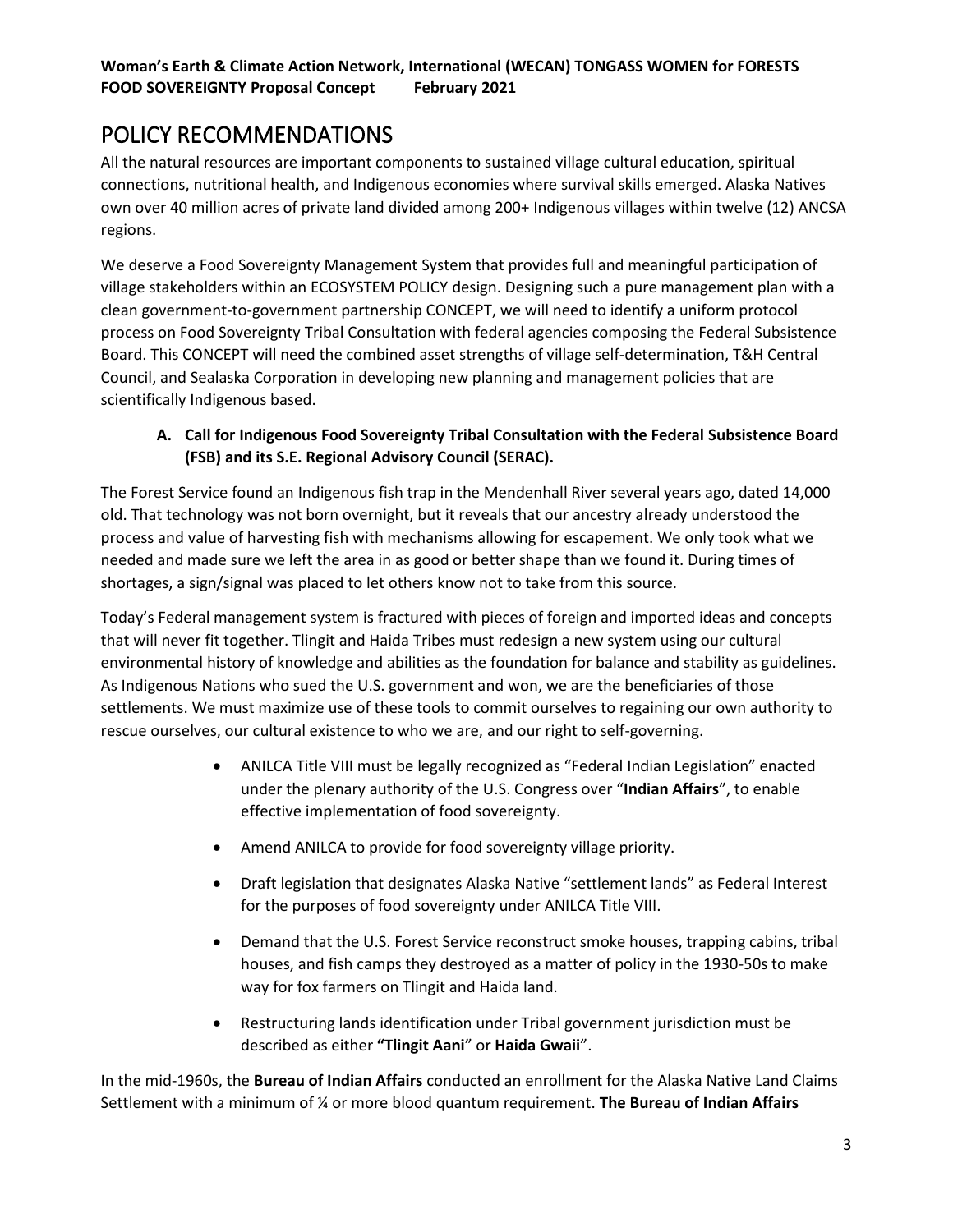contracts to Tribal governments the "638" Tribal services programs requiring a standard minimum of ¼ or more blood quantum to qualify for participation. Considering that ANILCA Title VIII is a compromise spawn of ANCSA, there is no reason not to legally recognize it as Federal Indian Legislation.

#### **B. Change FSB Authority over Federal Lands in the Tongass Forest to T&H Tribal Governing with Inclusion of ANCSA Corporations for Full Management of Food Sovereignty.**

Code of Federal Regulations 36, Part 200-209, Parks, Forests, and Public Property, Subpart B, Section 242.10 – Federal Subsistence Board, states as follows:

"*The Secretary of the Interior and Secretary of Agriculture hereby establish a Federal Subsistence Board, and assign it responsibility for administering the subsistence taking and uses of fish and wildlife on public lands, and related promulgation and signature authority for regulations of Subparts C and D of this part."*

The FSB was not created by an act of Congress, nor is it referenced in Title VIII of ANILCA. It was created by mutual regulation of the Secretaries of Interior and Agriculture. WECAN Tongass Indigenous Women want to see ANILCA managed with the direct involvement of our Indigenous population that originally sued the Federal government not once but twice.

Within the Tongass Forest the Secretary of the Interior manages Glacier Bay National Park (**National Park Service**) where the U.S. Congress – led by Alaska's Republican delegation in D.C. – created "wilderness area designations" where Huna Tlingit "subsistence" activities and Tribal commercial fishing are banned. The same 1996 law banning Tlingit out of our homeland doubled the number of huge cruise ships into those pristine waters by up to 25 permit entries per day from May to September.

The remainder of the Tongass Forest under the Secretary of Interior's authority are the agencies: **Fish and Wildlife**, **Bureau of Land Management**, and the **Bureau of Indian Affairs**. The Secretary of Agriculture manages the U.S. **Forest Service** agency under an entirely different set of rules.

One management possibility:

Eliminate the S.E. Alaska Tongass Region from the FSB jurisdiction and replace it with a long-term Tribal ecosystem planning regime. The Forest Service's regional forester would still hold regulatory authority through the FSB approval process and advancement to the SOI and SOA for final approval. This structure would allow for cost effective implementation and assure timely and vital input from those dependent on Indigenous food sovereignty, including Alaska Native privately-owned lands and access to traditional waters. This would require that law enforcement and Tribal courts be established to accommodate food sovereignty protections. Under Federal law, Tribes have the authority to negotiate agreements, including with law enforcement agencies to use their services and facilities. The state legislature can pass a statute to do this, as many other states do already.

Jurisdiction over food sovereignty carries commitment and responsibilities over local control and legal administrations of natural resources protections. We hold the greatest legal interest in resource habitat and wildlife protection. Tribal management will reduce the cost of far-flung wildlife management. Alaska Natives are naturals in the outdoor environment using learned harvesting methods that protect fish and game sustainability and the land's natural resources.

Another management possibility: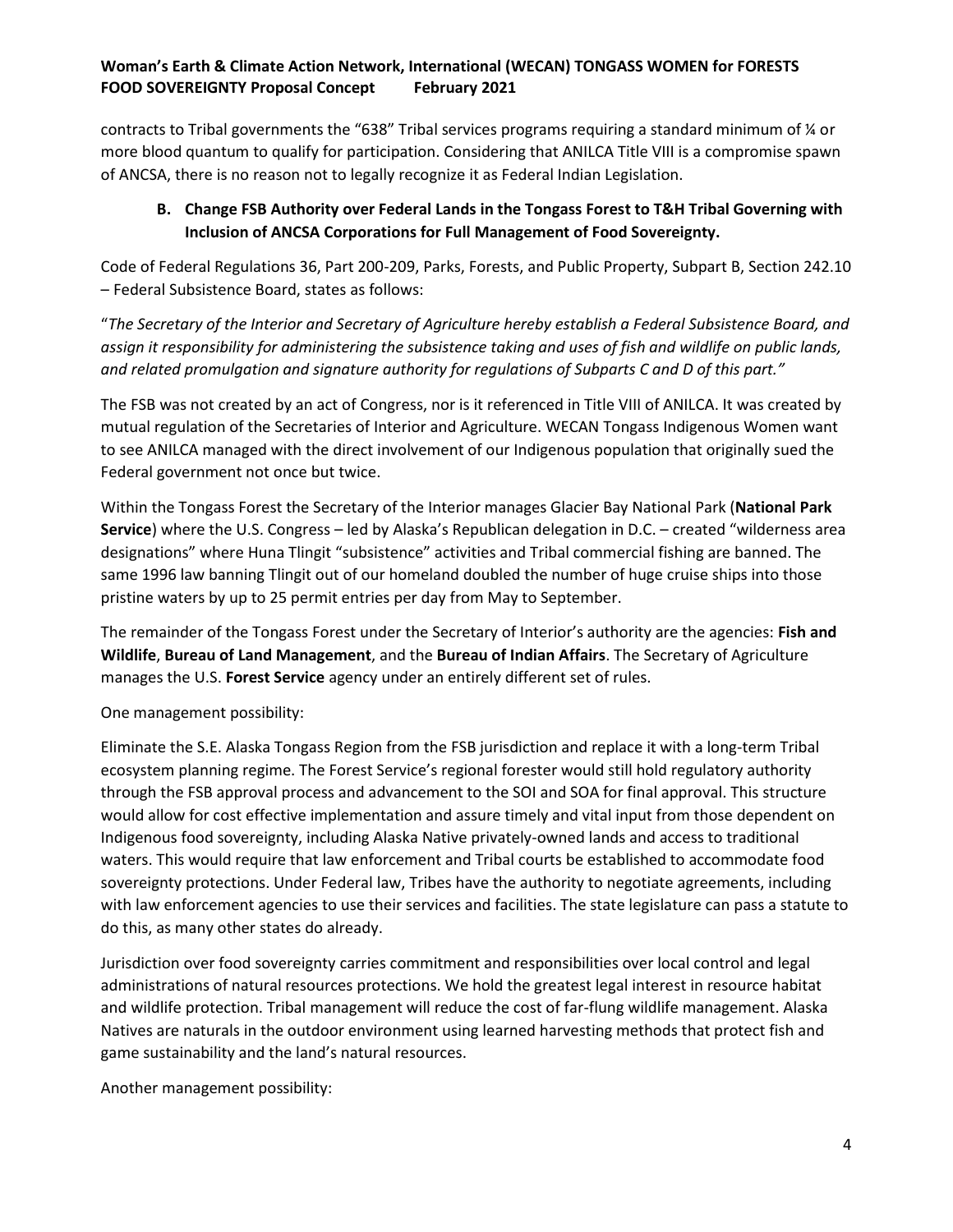Tlingit values and standards could be maintained in Glacier Bay National Park, as is done in the Lower 48 states, and NPS standards could be maintained within Huna Tlingit Aani. Further, Tribal governments must be able to contract scientific studies and research for NPS Tribal enhancement programs managing migratory fish and wildlife for food sovereignty. When settling the Tee-Hit-Taan case for Tlingit and Haida Tribes, the court judge struck out all glacial areas as "*uninhabited*", which contradicts all scientific studies to date.

## **C. Tribal Self-Determination to Self-Governing and Food Sovereignty.**

We are Indigenously linked to the Tribe's ability to regain control over our lands, village communities, our lives, our destinies. The State of Alaska needs Alaska Natives to manage wild habitat and resources, and we need them to do the same if "*sustainability*" is to be true for conservation management. Restructuring requires that the state and the Tribes recognize a partnership for "*rural*" villages, alleviating pressure of enforcement focus to the larger "*urban*" cities. Alaska Natives are capable of effective managing and policing remote areas. Tribes must have exclusive hunting and fishing rights and jurisdiction over Native lands and access to water ways. These types of partnering already exist in the Lower 48 states where usual hunting and fishing ground stations are equally identified in common with other citizenry and private uses.

## **D. Call for a Regime That Fully Protects Alaska Native Interests and Rights of Access to Federal and State Lands and Waters Rightful Share Guarantee to Natural Resources.**

We must seek shared enforcement jurisdiction with both Federal and state governments to fully exercise hunting, fishing, and gathering food sovereignty rights while protecting land conservation and environmental safeguards. As a pre-determined protocol, Tribal enforcement must be allowed to intervene before Federal or state authorities become involved.

An ANILCA Title VIII question must be addressed regarding moving beyond Federal public interest lands onto Alaska Native-owned private lands to extend the policy of environmental protections for migratory species of fish and wildlife. To assure sufficient supplies of food resources, the U.S. Congress must clearly establish a policy that involves land, air, and water conservation measures for fish and wildlife.

Further, by converting the State's ten (10) fish and game "subsistence" units to ANCSA's twelve (12) Alaska Native regions ties Alaska Native owned private property to ANILCA Title VIII, thus eliminating confusion and creating order and uniformity into food sovereignty.

The makeup of the Federal Subsistence Board must serve a pro-Tribal purpose designed with clear and identifiable goals and focus toward food sovereignty success. Such can be accomplished by interpreting Federal laws towards Tribal sovereignty, or land conservation, or environmental protection, depending on which law comes into play.

The following is a list of pertinent laws that governing agencies must come into land management compliance with – but are not:

- Administrative Procedures Act
- National Forest Management Act
- Multiple-Use Sustained Yield Act
- Organic Administration Act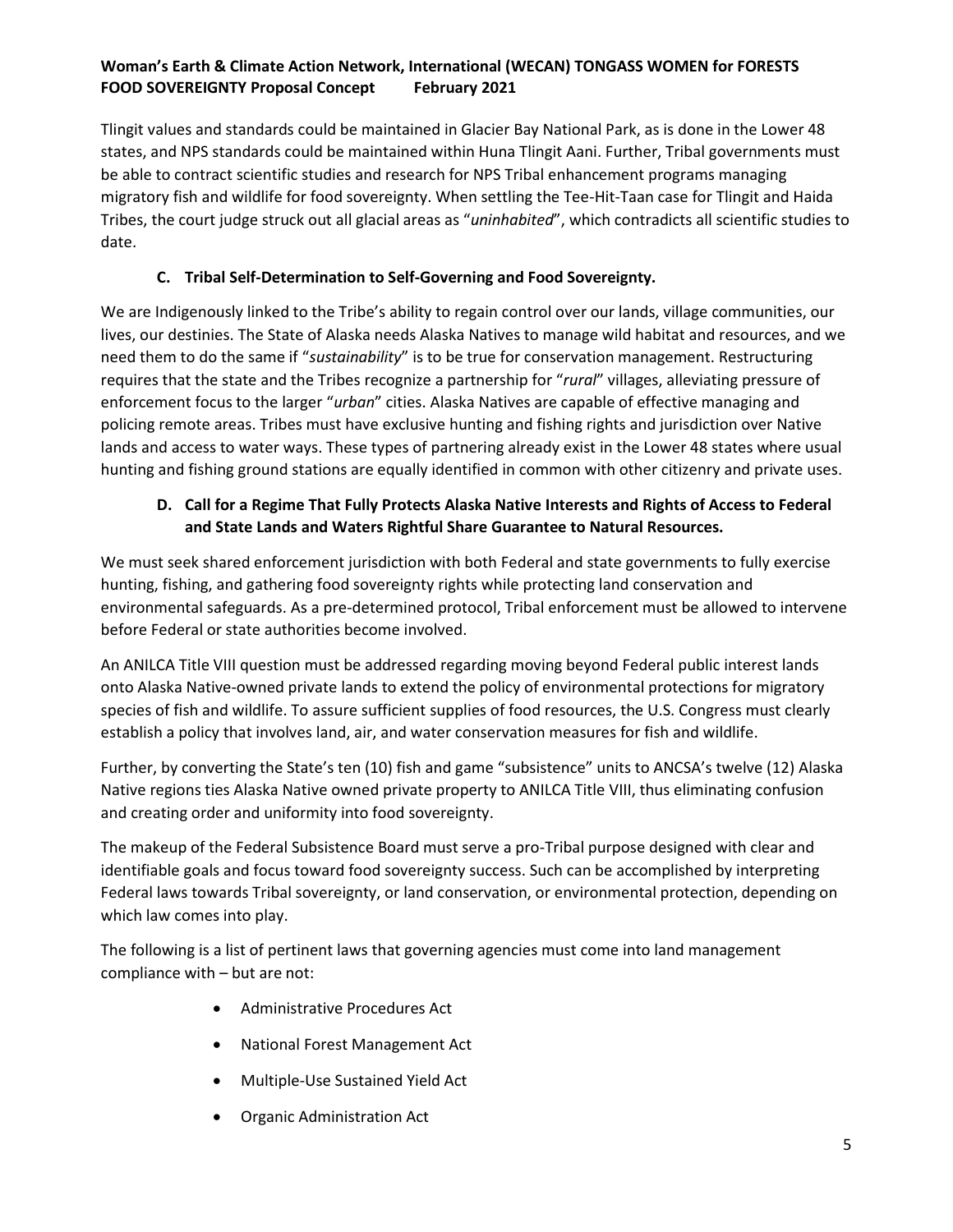- National **Environmental** Policy Act
- P.L. 93-638 Indian Self-Determination and Education Assistance Act
- P.L. 96-487 ANILCA Title Federal Subsistence Program
- State of Alaska Constitution Article 12 Section 12 Disclaimer

Five Federal agency Alaska-based directors make up the FSB and is missing a key link to its purpose – environmental protection. We must question why the **SOI's Environmental Protection Agency (EPA)** is not a part of the FSB realm. Each federal agency has their own legal regiment that they must follow and organized under a central control system designed for order and uniformity. When the system has been holistically corrupted, it is time to reorganize and restructure all connecting pieces. Adding to the strength of the FSB through EPA's participation would bring to the table the National Environmental Protection Act's (NEPA) President's Council on Environmental Quality, which has led over 100 countries to enacted similar policies.

# **CONCLUSION**

Industrial exploration discovered oil in Alaska in 1902 and overstepped the gold mining industry while, in S.E. Alaska, the logging industry was stepping itself up in the Tongass Forest through the 1907 establishment of the U.S. Forest Service under the Secretary of Agriculture. The ANB and ANS was the first Alaska Native group to sue the U.S. government to maintain our landholdings within our possession and self-determined control. And we did it!

However, both the Tee-Hit-Taan and the Alaska Native land claims settlements fall shamefully short of our expectations and deserve to be placed under the magnifying glass of scrutiny. ANCSA joined the flurry of national environmental laws (NEPA, MMPA, EPA…) through Alaska's National Interest Land Conservation (ANILCA) and its Title VIII. ANILCA law has been bastardized to the point of unrecognition or effectiveness for its legal intent by eliminating village self-governing in its management of Title VIII protections.

It was a 1962 Federal Record of Decision (ROD) signed into action following the number 4 alternative to an Environmental Impact Statement that created the FSB to manage "subsistence" on Federal public lands; and provides for a public – not Tribal - forum opportunity for proposal-generated participation. The ANILCA law has become politically invisible in the world of land conservation and environmental protection, how far-removed Alaska Natives have been cut from our land by regulations. The rare ingenious Alaska Native way of life is reduced to one insignificant word, "subsistence", an inferior description of a lower-class to a higher superiority. The current regime of the FSB's dual management system with the state of Alaska legitimizes the state land theft of Alaska Native ownership and undermines Tribal authority.

In 2009, then SOI Salazar, recognizing ANILCA as a component of ANCSA, announced to Alaska Natives of an upcoming "review" to Title VIII's FSB. The review was the result of a push from Tribal Member Shareholders. Salazar assured that the structures, procedures, operations, budgets, and other elements will be made to best meet the needs of ANILCA in its service to "*rural subsistence users".* Those three words eliminate Tribal village community presence. Therefore, the FSB "*subsistence program*" is for non-Native, non-Tribal users, as "rural" refers to agricultural country people, not Alaska Native villages. Here lies the huge misconception. Alaska Natives then looked towards the Obama administration for positive changes to "nation-to-nation" commitments of improving communication with Federally recognized tribes.